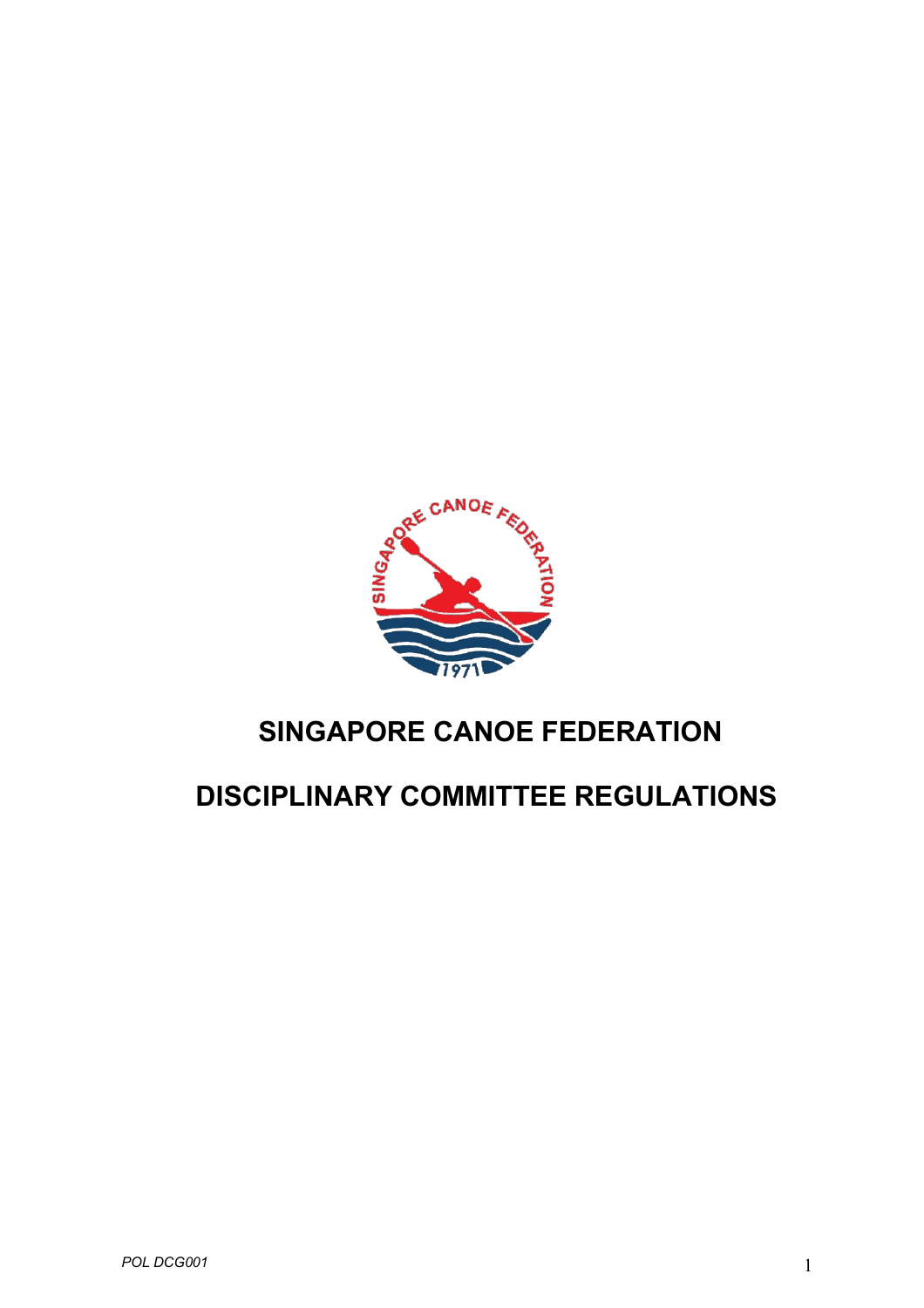# **REVISION HISTORY LOG**

| S/N | <b>Descriptions of</b><br>changes | Ver No.      | Ver. Date  | <b>Prepared</b><br>by | <b>Endorsed</b><br>by | Approved by         |
|-----|-----------------------------------|--------------|------------|-----------------------|-----------------------|---------------------|
|     | <b>New</b>                        | $2020 - 1.1$ | 27/05/2020 | Chloe Goh             | Mr Henry<br>Sim       | Mr Yip Kwan<br>Guan |
| 2   |                                   |              |            |                       |                       |                     |
| 3   |                                   |              |            |                       |                       |                     |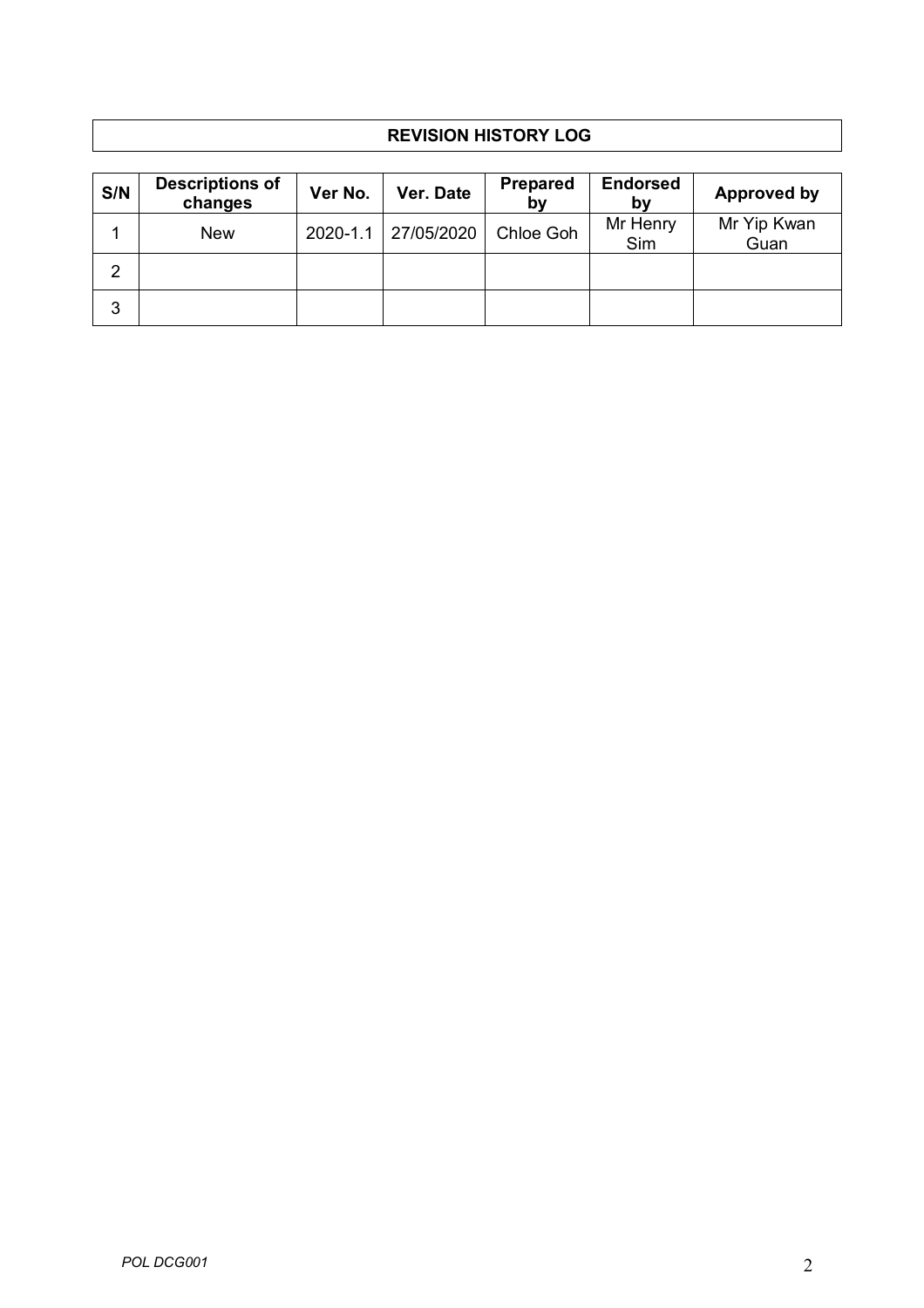# **CONTENTS**

- 1. DEFINITIONS
- 2. BACKGROUND
- 3. DISCIPLINARY COMMITTEE
	- 3.1. Composition
	- 3.2. Purpose / Role
	- 3.3. Duties / Responsibilities
	- 3.4. Code of Conduct
- 4. APPEALS
- 5. AMENDMENT AND VARIATION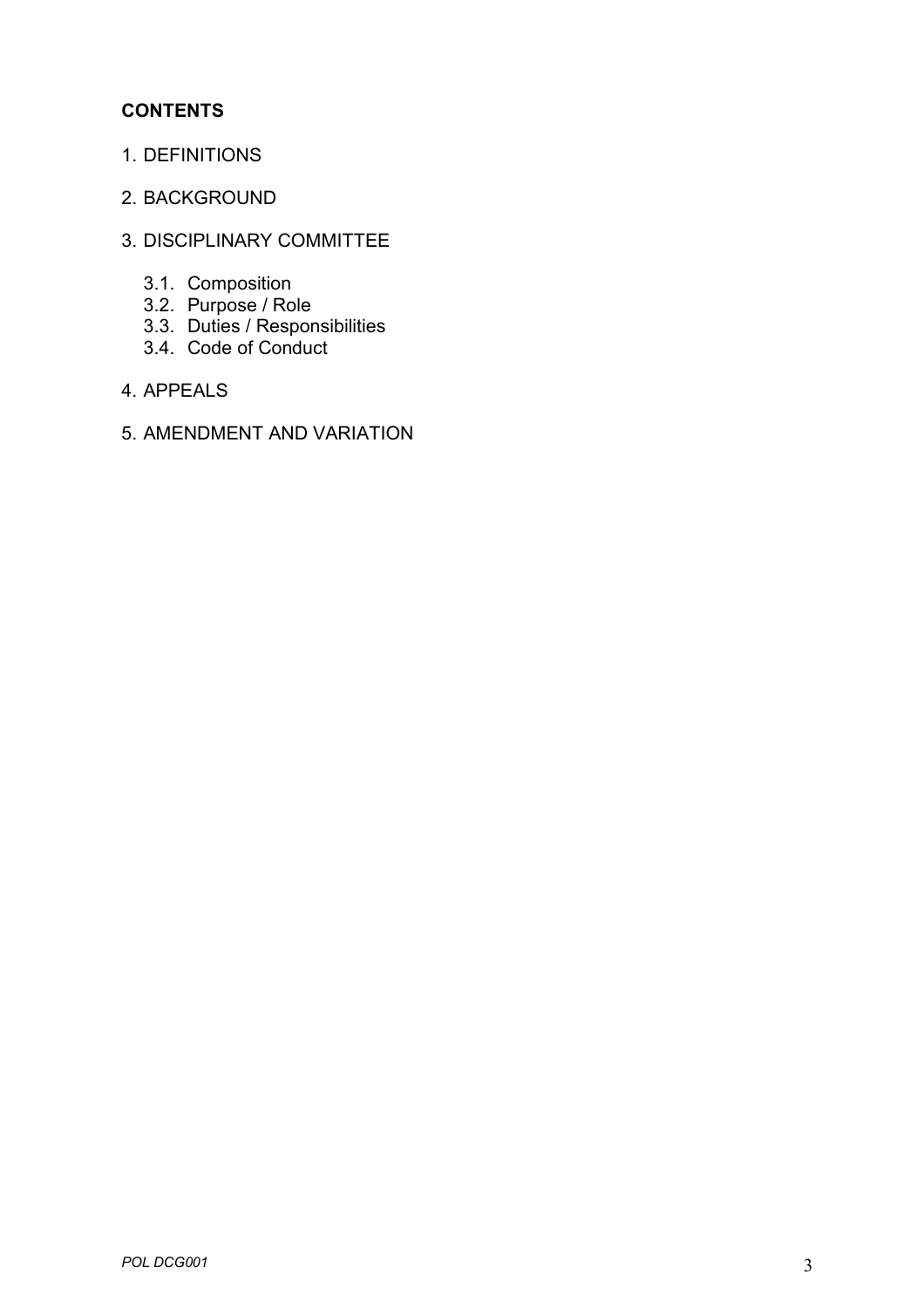# **1. DEFINITIONS**

The following definitions shall apply in these Disciplinary Committee Regulations unless expressly stated otherwise.

"SCF" refers to the Singapore Canoe Federation.

"DC" refers to a Disciplinary Committee of the SCF as constituted pursuant to regulation 3.2.1 of these Regulations.

"EC" refers to the Executive Committee of the SCF established pursuant to Article IX paragraph 4 of the SCF Constitution.

"The Sub-committee" refers to the sub-committees of the SCF's various canoe disciplines.

"AC" refers to an Appeal Committee of the SCF as constituted pursuant to regulation 4.1 of these Regulations.

"Council" refers to the Council of the SCF established pursuant to Article IX paragraph 1 of the SCF Constitution.

# **2. BACKGROUND**

In the event of (a) any dispute between any members of the SCF, or between any member of the SCF and a non-member (the "Disputing Parties"), or (b) any matter of complaint concerning any member of the SCF (the "Complaint Subject") in any matter relating to the SCF, or over which the SCF has the power and capacity to decide on and which requires further investigation and disciplinary action, the DC shall meet with the Complaint Subject or the Disputing Parties, as the case may be, to discuss the subject matter immediately to reach an amicable solution. Any proposed solution reached shall be referred to the DC constituted under Regulation 3.1.

# **3. DISCIPLINARY COMMITTEE**

#### **3.1. Purpose / Role**

The DC is committed to examine, regulate, enforce and resolve any matter of violation of codes of conduct or rules and regulations laid down by the SCF, or disputes and complaints concerning any member in any matter relating to the SCF.

# **3.2. Composition**

3.2.1 Subject to regulation 3.2.2, the EC shall, upon receipt of a dispute or complaint, appoint the DC which shall comprise the following:

- a. Chairman of the DC; and
- b. 4 other representatives appointed by the EC

3.2.2 No person who was a party to the dispute or complaint, who took part in the organisation of any competition or event in the course of which the dispute or complaint concerned arose, who was a witness to or a participant in the incident leading to the dispute or complaint, who has a special interest in the outcome of the proceedings, or who has any relationship or connection with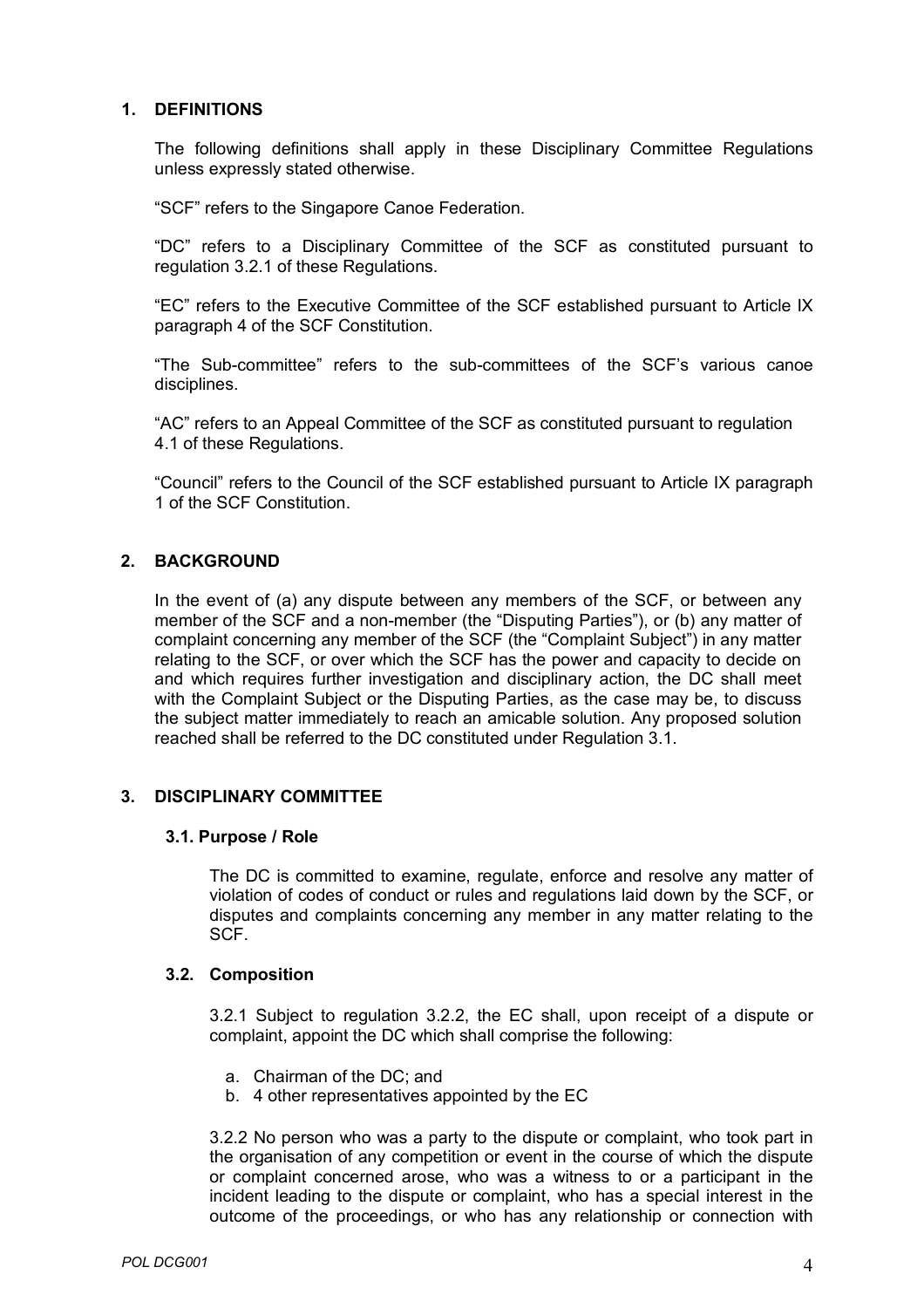either the Disputing Parties or the Complaint Subject that would make it inappropriate for him to serve on the DC, shall be eligible to be a member of the DC*.*

3.2.3 The DC shall be appointed within 7 days from the date of receipt of the complaint or dispute.

3.2.4 The DC shall investigate all disputes or complaint within one (1) month of being appointed.

#### **3.3. Duties / Responsibilities**

The DC's duties / responsibilities shall include the following:

3.3.1 To inquire into and act upon any dispute or complaint and to decide on the most appropriate measure to be taken, if any. In doing so, the DC shall consider the matter fairly, independently and impartially.

3.3.2 All decisions by the DC shall be reached by a majority vote of the DC, and shall be binding on all parties involved. In the event a party is not satisfied with the decision of the DC, the dissatisfied party shall refer the matter to the EC for resolution.

3.3.3 Decisions of the DC and brief reasons for the same must be conveyed in writing to the subject(s) of the dispute or complaint.

#### **3.4. Code of Conduct**

3.4.1 Any member of the DC who, after being appointed, is in fact or becomes an interested person as set out in paragraph 3.2.2 above must immediately declare any such interest to the EC and voluntarily abstain from further involvement and participation in the DC's deliberation on any dispute or complaint. This involves interacting with either disputing parties or attempting to unduly influence the panelists. In such situations the EC is at liberty to, without prejudice to any other appropriate actions that may be taken, appoint a replacement member of the DC, determine that the DC's deliberations can continue among the remaining members of the DC, or determine that the DC's deliberations commence de novo with or without a replacement member.

3.4.2 The summary of the discussion of the agenda of the DC recorded in the minutes shall be kept strictly confidential.

3.4.3 Members of the DC shall at all times, and regardless of whether they are still on the DC or whether the DC's mandate has ended, preserve confidentiality with respect to all information that comes to their knowledge in the course of their duties as such members.

# **4. APPEALS**

- 4.1 The EC shall appoint, when appointing a DC, an AC which shall comprise 3 representatives, not being members of the DC, from among members of the Council or Chairpersons of the SCF's sub-committee.
- 4.2 Any appeal against the decision of a DC must be made in writing to the AC within three working days upon being notified of the DC's decision. The AC shall